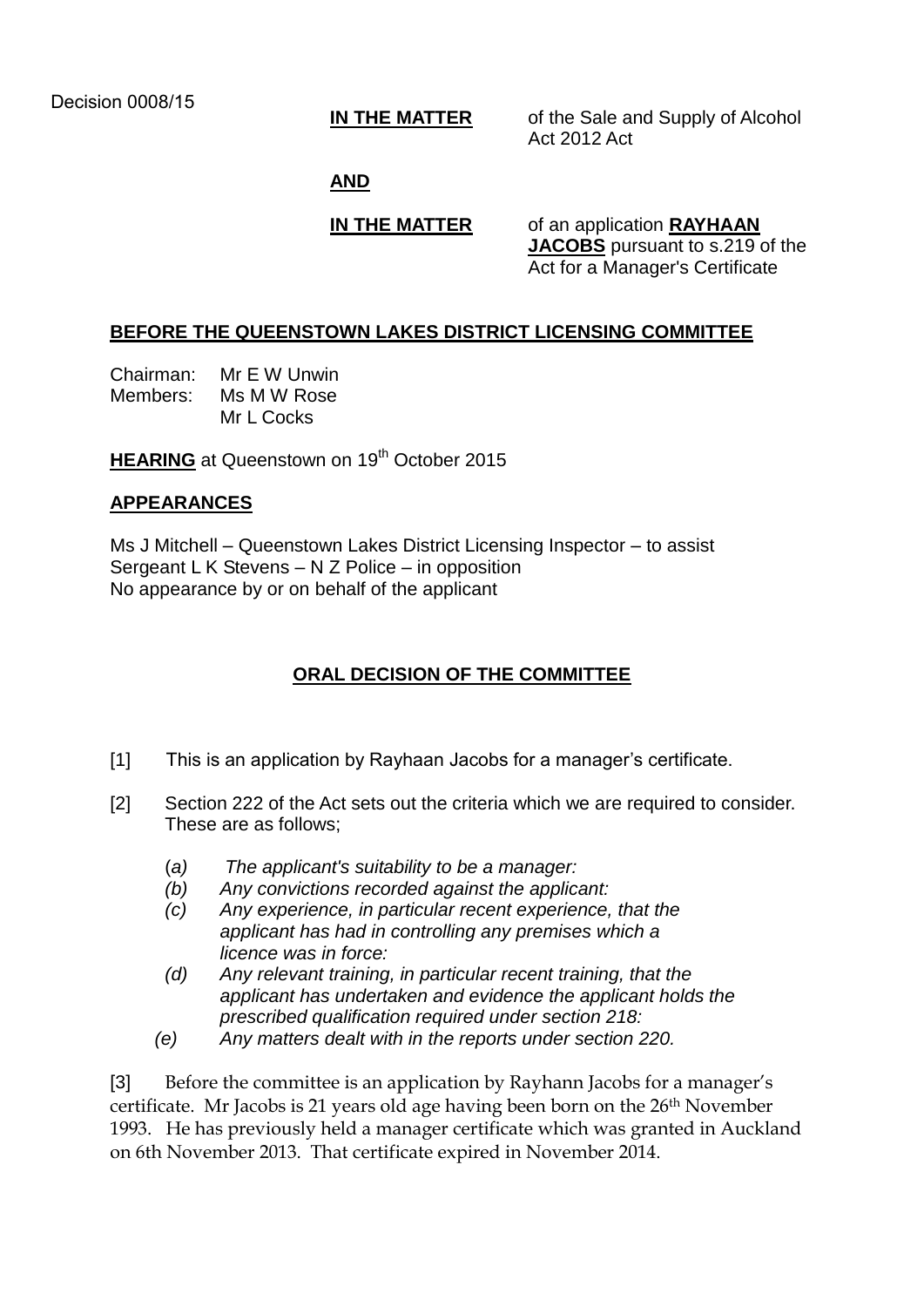[4] Mr Jacobs filed an application for renewal with the Queenstown District Licensing Committee on the 23rd April 2015. This was not accepted because the certificate had expired. Accordingly he made a further application for a certificate which is the matter now in hand. This was received by the District Licensing Committee on 11th June 2015.

[5] The application was supported by a favourable reference from the Brazz Steak House and Bar dated 21st April 2015.

The application was in standard form but under the question 'criminal convictions' there was nothing.

[6] One of the reasons why there was no disclosure was that the application form was dated on the 22nd May 2015, although not filed until a little later. The application is not without stumbling blocks The Police reported that on the 25th May 2015 Mr Jacobs had been convicted in the Queenstown District Court for driving with excessive breath alcohol level being 771mg of alcohol in per litre of breath a little under twice the allowable limit. The offending had taken place on the 23<sup>rd</sup> May 2015.

[7] The application was set down for a public hearing given the recent conviction involving abuse of alcohol, and taking into account the object of the act set out in section 4 of the Act. Mr Jacobs was given 18 days' notice of the hearing. He was written to on the 1st October 2015 and again on the 16th October by the Committee's staff. He wrote back finally on the 18th of October and said:

*"My apologies for not getting back to you sooner, I have tried calling and coming in to the council to speak to you and to let you that I will not be able to make the hearing on Monday as I have to be at work and won't be done until 11:30am, I tried changing my shifts so I could attend the hearing, but I was not successful. My humble apologies for this. I will come in to the council as soon as I am done working though."*

[8] Mr Jacobs failed to appear at the appointed time of 10.15am. The Inspector who has given evidence was concerned because Mr Jacobs had such a fulsome reference and it therefore seemed strange that he was unable to change his shift and apparently unable to be supported by his manager. She therefore rang his place of work. It appears from her conversation with the previous employer that Mr Jacobs is no longer employed at the business and that his employment ceased about a month ago.

[9] The Committee is faced with a number of factors pointing to unsuitability as follows:

- 1. His absence from the hearing without an apparently reasonable excuse;
- 2. the fact that prior to the application being filed he had been convicted of an offence involving alcohol abuse;
- 3. his failure to disclose the offending: